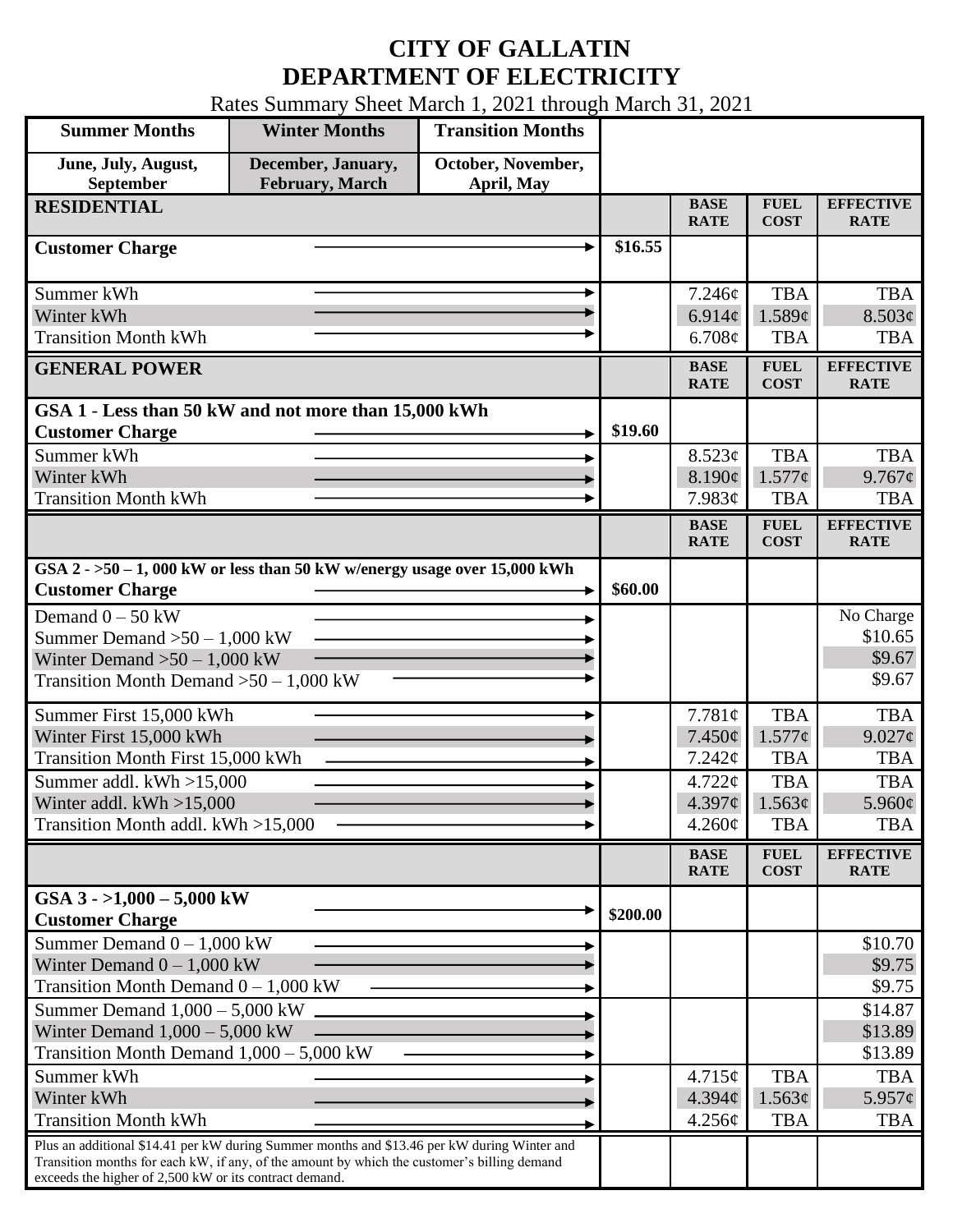| <b>Summer Months</b>                                          | <b>Winter Months</b>                             | <b>Transition Months</b> |         |                                    |                            |                                 |
|---------------------------------------------------------------|--------------------------------------------------|--------------------------|---------|------------------------------------|----------------------------|---------------------------------|
| June, July, August,                                           | December, January,                               | October, November,       |         |                                    |                            |                                 |
| September                                                     | February, March                                  | April, May               |         |                                    |                            |                                 |
| <b>GENERAL POWER CONTINUE</b>                                 |                                                  |                          |         | <b>BASE</b><br><b>RATE</b>         | <b>FUEL</b><br><b>COST</b> | <b>EFFECTIVE</b><br><b>RATE</b> |
| <b>TD GSA</b>                                                 |                                                  |                          |         |                                    |                            |                                 |
| <b>Customer Charge</b>                                        |                                                  |                          | \$1,500 |                                    |                            |                                 |
| <b>Onpeak Summer Demand</b>                                   |                                                  |                          |         |                                    |                            | \$10.95                         |
| <b>Onpeak Winter Demand</b>                                   |                                                  |                          |         |                                    |                            | \$9.99                          |
| <b>Onpeak Transition Month Demand</b>                         |                                                  |                          |         |                                    |                            | \$9.99                          |
| <b>Offpeak Excess of Contract Demand</b>                      |                                                  |                          |         |                                    |                            |                                 |
| Summer                                                        |                                                  |                          |         |                                    |                            | \$10.95                         |
| Winter                                                        |                                                  |                          |         |                                    |                            | \$9.99                          |
| Transition                                                    |                                                  |                          |         |                                    |                            | \$9.99                          |
| <b>Max Demand</b>                                             |                                                  |                          |         |                                    |                            | \$5.23                          |
| <b>Onpeak Summer kWh</b>                                      |                                                  |                          |         | 8.049¢                             | <b>TBA</b>                 | <b>TBA</b>                      |
| <b>Onpeak Winter kWh</b>                                      |                                                  |                          |         | 6.520¢                             | 1.582¢                     | 8.102¢                          |
| <b>Onpeak Transition Month kWh</b>                            |                                                  |                          |         | 5.115¢                             | <b>TBA</b>                 | <b>TBA</b>                      |
| Offpeak Summer kWh First 200 HUD                              |                                                  |                          |         | 4.700¢                             | <b>TBA</b>                 | <b>TBA</b>                      |
| Offpeak Summer kWh Next 200 HUD                               |                                                  |                          |         | $0.452\mathcal{C}$                 | <b>TBA</b>                 | <b>TBA</b>                      |
| <b>Additional HUD</b>                                         |                                                  |                          |         | 0.149¢                             | <b>TBA</b>                 | <b>TBA</b>                      |
| Offpeak Winter kWh First 200 HUD                              |                                                  |                          |         | 4.996¢                             | 1.582¢                     | 6.578¢                          |
| Offpeak Winter kWh Next 200 HUD                               |                                                  |                          |         | $0.452\epsilon$                    | 1.582¢                     | $2.034\phi$                     |
| <b>Additional HUD</b><br>Offpeak Transition kWh First 200 HUD |                                                  |                          |         | 0.149¢<br>5.115¢                   | 1.582¢<br><b>TBA</b>       | $1.731\epsilon$<br><b>TBA</b>   |
|                                                               |                                                  |                          |         | .452 $\varphi$                     | <b>TBA</b>                 | <b>TBA</b>                      |
| Offpeak Transition kWh Next 200 HUD<br><b>Additional HUD</b>  |                                                  |                          |         | .149 $\phi$                        | <b>TBA</b>                 | <b>TBA</b>                      |
|                                                               |                                                  |                          |         | <b>BASE</b>                        | <b>FUEL</b>                | <b>EFFECTIVE</b>                |
|                                                               |                                                  |                          |         | <b>RATE</b>                        | <b>COST</b>                | <b>RATE</b>                     |
| GSB Demands from $5,001 - 15,000$ kW                          |                                                  |                          |         |                                    |                            |                                 |
| <b>Customer Charge</b>                                        |                                                  |                          | \$1,500 |                                    |                            |                                 |
| Onpeak Summer Demand 5,000 - 15,000 kW                        |                                                  |                          |         |                                    |                            | \$10.87                         |
| Onpeak Winter Demand 5,000 - 15,000 kW                        |                                                  |                          |         |                                    |                            | \$9.90                          |
|                                                               | Onpeak Transition Month Demand 5,000 – 15,000 kW |                          |         |                                    |                            | \$9.90                          |
| <b>Offpeak Excess of Contract Demand</b>                      |                                                  |                          |         |                                    |                            |                                 |
| Summer                                                        |                                                  |                          |         |                                    |                            | \$10.87                         |
| Winter                                                        |                                                  |                          |         |                                    |                            | \$9.90                          |
| Transition                                                    |                                                  |                          |         |                                    |                            | \$9.90                          |
| <b>Max Demand</b>                                             |                                                  |                          |         |                                    |                            | \$5.21                          |
| <b>Onpeak Summer kWh</b>                                      |                                                  |                          |         | 6.513¢                             | <b>TBA</b>                 | <b>TBA</b>                      |
| <b>Onpeak Winter kWh</b>                                      |                                                  |                          |         | 5.378 $\phi$                       | $1.551\phi$                | $6.929\mathcal{C}$              |
| <b>Onpeak Transition Month kWh</b>                            |                                                  |                          |         | 3.990¢                             | <b>TBA</b>                 | <b>TBA</b>                      |
| Offpeak Summer kWh First 200 HUD                              |                                                  |                          |         | $4.022\phi$                        | <b>TBA</b>                 | <b>TBA</b>                      |
| Offpeak Summer kWh Next 200 HUD                               |                                                  |                          |         | 0.564¢                             | <b>TBA</b>                 | <b>TBA</b>                      |
| <b>Additional HUD</b>                                         |                                                  |                          |         | $0.223\phi$                        | <b>TBA</b>                 | <b>TBA</b>                      |
| Offpeak Winter kWh First 200 HUD                              |                                                  |                          |         | $4.244\phi$                        | $1.551\phi$                | $5.795\epsilon$                 |
| Offpeak Winter kWh Next 200 HUD<br><b>Additional HUD</b>      |                                                  |                          |         | 0.564¢                             | $1.551\phi$                | $2.115\phi$                     |
| Offpeak Transition kWh First 200 HUD                          |                                                  |                          |         | $0.223\epsilon$<br>$3.990\text{¢}$ | $1.551\phi$<br><b>TBA</b>  | $1.774\phi$<br><b>TBA</b>       |
| Offpeak Transition kWh Next 200 HUD                           |                                                  |                          |         | $0.564\phi$                        | <b>TBA</b>                 | <b>TBA</b>                      |
| <b>Additional HUD</b>                                         |                                                  |                          |         | $0.223\phi$                        | <b>TBA</b>                 | <b>TBA</b>                      |
|                                                               |                                                  |                          |         |                                    |                            |                                 |

## **Page 2 - Rates Summary Sheet March 1, 2021 through March 31, 2021**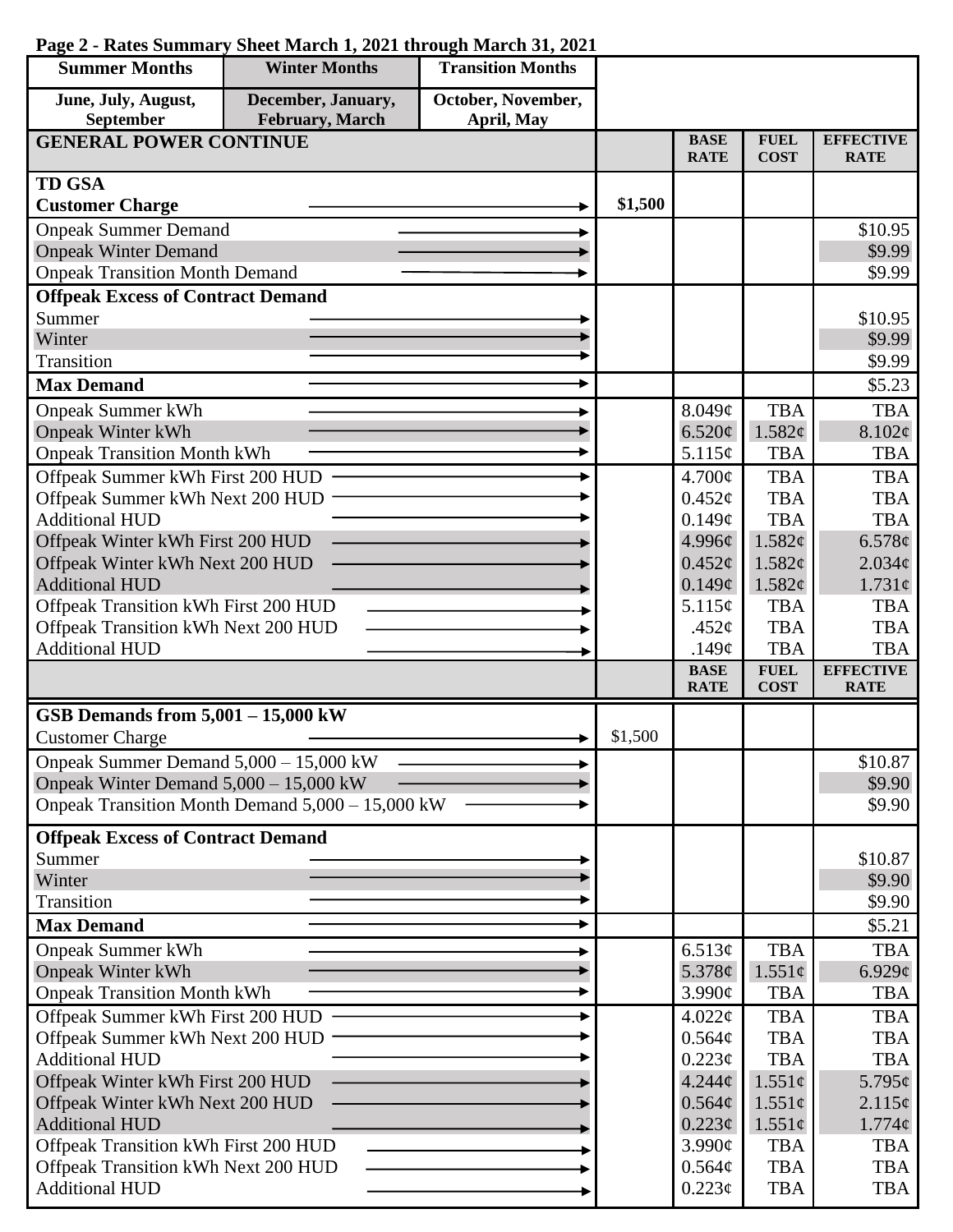## **Page 3 - Rates Summary Sheet March 1, 2021 through March 31, 2021**

| June, July, August,<br>December, January,<br>October, November,<br>February, March<br>September<br>April, May<br><b>EFFECTIVE</b><br><b>GENERAL POWER CONTINUE</b><br><b>BASE</b><br><b>FUEL</b><br><b>COST</b><br><b>RATE</b><br><b>RATE</b><br>MSB Demands greater than 5,000 kW<br>\$1,500<br><b>Customer Charge</b><br>Onpeak Summer Demand > 5,000<br>\$10.24<br>Onpeak Winter Demand > 5,000<br>\$9.27<br>Onpeak Transition Month Demand > 5,000<br>\$9.27<br><b>Max Demand</b><br>\$2.26<br><b>Offpeak Excess of Contract Demand</b><br>Summer<br>\$10.24<br>Winter<br>\$9.27<br>Transition<br>\$9.27<br><b>TBA</b><br>5.779 $\phi$<br><b>Onpeak Summer kWh</b><br><b>TBA</b><br>1.547¢<br><b>Onpeak Winter kWh</b><br>4.639c<br>6.186¢<br><b>Onpeak Transition Month kWh</b><br>3.589¢<br><b>TBA</b><br><b>TBA</b><br>3.279¢<br><b>TBA</b><br><b>TBA</b><br>Offpeak Summer kWh First 200 HU <del>D</del><br>Offpeak Summer kWh Next 200 HUD<br>0.310¢<br><b>TBA</b><br><b>TBA</b><br><b>Additional HUD</b><br>$0.055\phi$<br><b>TBA</b><br><b>TBA</b><br>$1.547\phi$<br>Offpeak Winter kWh First 200 HUD<br>3.502¢<br>5.049¢<br>$0.310\phi$<br>Offpeak Winter kWh Next 200 HUD<br>$1.547\phi$<br>$1.857\phi$<br><b>Additional HUD</b><br>$0.055\phi$<br>1.547¢<br>1.602¢<br>Offpeak Transition kWh First 200 HUD<br>3.589¢<br><b>TBA</b><br><b>TBA</b><br>Offpeak Transition kWh Next 200 HUD<br>0.310¢<br><b>TBA</b><br><b>TBA</b><br><b>Additional HUD</b><br>0.055¢<br><b>TBA</b><br><b>TBA</b><br><b>BASE</b><br><b>FUEL</b><br><b>EFFECTIVE</b><br><b>RATE</b><br><b>COST</b><br><b>RATE</b><br>MSD Demands greater than 25,000 kW<br>\$1,500<br><b>Customer Charge</b><br><b>Onpeak Summer Demand</b><br>\$10.24<br>\$9.27<br><b>Onpeak Winter Demand</b><br><b>Onpeak Transition Demand</b><br>\$9.27<br><b>Max Demand</b><br>\$1.64<br><b>Offpeak Excess of Contract Demand</b><br>Summer<br>\$10.24<br>Winter<br>\$9.27<br>Transition<br>\$9.27<br><b>TBA</b><br>5.440¢<br><b>Onpeak Summer kWh</b><br><b>TBA</b><br>$1.547\phi$<br>$4.298\phi$<br>$5.845\ell$<br><b>Onpeak Winter kWh</b><br><b>Onpeak Transition Month kWh</b><br>3.248 <sub>c</sub><br><b>TBA</b><br><b>TBA</b><br>Offpeak Summer kWh First 200 HUD<br>2.939¢<br><b>TBA</b><br><b>TBA</b><br>Offpeak Summer kWh Next 200 HUD<br>0.282¢<br><b>TBA</b><br><b>TBA</b><br><b>Additional HUD</b><br><b>TBA</b><br><b>TBA</b><br>$0.223\phi$<br>$1.547\phi$<br>Offpeak Winter kWh First 200 HUD<br>3.161¢<br>4.708¢<br>0.282¢<br>Offpeak Winter kWh Next 200 HUD<br>$1.547\phi$<br>1.829¢<br><b>Additional HUD</b><br>$0.223\phi$<br>1.547¢<br>$1.770\phi$<br>Offpeak Transition kWh First 200 HUD<br>$3.248\phi$<br><b>TBA</b><br><b>TBA</b><br>$0.282\ell$<br>Offpeak Transition kWh Next 200 HUD<br><b>TBA</b><br><b>TBA</b> | <b>Summer Months</b>  | <b>Winter Months</b> | <b>Transition Months</b> |        |            |            |
|---------------------------------------------------------------------------------------------------------------------------------------------------------------------------------------------------------------------------------------------------------------------------------------------------------------------------------------------------------------------------------------------------------------------------------------------------------------------------------------------------------------------------------------------------------------------------------------------------------------------------------------------------------------------------------------------------------------------------------------------------------------------------------------------------------------------------------------------------------------------------------------------------------------------------------------------------------------------------------------------------------------------------------------------------------------------------------------------------------------------------------------------------------------------------------------------------------------------------------------------------------------------------------------------------------------------------------------------------------------------------------------------------------------------------------------------------------------------------------------------------------------------------------------------------------------------------------------------------------------------------------------------------------------------------------------------------------------------------------------------------------------------------------------------------------------------------------------------------------------------------------------------------------------------------------------------------------------------------------------------------------------------------------------------------------------------------------------------------------------------------------------------------------------------------------------------------------------------------------------------------------------------------------------------------------------------------------------------------------------------------------------------------------------------------------------------------------------------------------------------------------------------------------------------------------------------------------------------------------------------------------------------------------------------------------------------------------------------------------------------------------------------------------------------------------------|-----------------------|----------------------|--------------------------|--------|------------|------------|
|                                                                                                                                                                                                                                                                                                                                                                                                                                                                                                                                                                                                                                                                                                                                                                                                                                                                                                                                                                                                                                                                                                                                                                                                                                                                                                                                                                                                                                                                                                                                                                                                                                                                                                                                                                                                                                                                                                                                                                                                                                                                                                                                                                                                                                                                                                                                                                                                                                                                                                                                                                                                                                                                                                                                                                                                               |                       |                      |                          |        |            |            |
|                                                                                                                                                                                                                                                                                                                                                                                                                                                                                                                                                                                                                                                                                                                                                                                                                                                                                                                                                                                                                                                                                                                                                                                                                                                                                                                                                                                                                                                                                                                                                                                                                                                                                                                                                                                                                                                                                                                                                                                                                                                                                                                                                                                                                                                                                                                                                                                                                                                                                                                                                                                                                                                                                                                                                                                                               |                       |                      |                          |        |            |            |
|                                                                                                                                                                                                                                                                                                                                                                                                                                                                                                                                                                                                                                                                                                                                                                                                                                                                                                                                                                                                                                                                                                                                                                                                                                                                                                                                                                                                                                                                                                                                                                                                                                                                                                                                                                                                                                                                                                                                                                                                                                                                                                                                                                                                                                                                                                                                                                                                                                                                                                                                                                                                                                                                                                                                                                                                               |                       |                      |                          |        |            |            |
|                                                                                                                                                                                                                                                                                                                                                                                                                                                                                                                                                                                                                                                                                                                                                                                                                                                                                                                                                                                                                                                                                                                                                                                                                                                                                                                                                                                                                                                                                                                                                                                                                                                                                                                                                                                                                                                                                                                                                                                                                                                                                                                                                                                                                                                                                                                                                                                                                                                                                                                                                                                                                                                                                                                                                                                                               |                       |                      |                          |        |            |            |
|                                                                                                                                                                                                                                                                                                                                                                                                                                                                                                                                                                                                                                                                                                                                                                                                                                                                                                                                                                                                                                                                                                                                                                                                                                                                                                                                                                                                                                                                                                                                                                                                                                                                                                                                                                                                                                                                                                                                                                                                                                                                                                                                                                                                                                                                                                                                                                                                                                                                                                                                                                                                                                                                                                                                                                                                               |                       |                      |                          |        |            |            |
|                                                                                                                                                                                                                                                                                                                                                                                                                                                                                                                                                                                                                                                                                                                                                                                                                                                                                                                                                                                                                                                                                                                                                                                                                                                                                                                                                                                                                                                                                                                                                                                                                                                                                                                                                                                                                                                                                                                                                                                                                                                                                                                                                                                                                                                                                                                                                                                                                                                                                                                                                                                                                                                                                                                                                                                                               |                       |                      |                          |        |            |            |
|                                                                                                                                                                                                                                                                                                                                                                                                                                                                                                                                                                                                                                                                                                                                                                                                                                                                                                                                                                                                                                                                                                                                                                                                                                                                                                                                                                                                                                                                                                                                                                                                                                                                                                                                                                                                                                                                                                                                                                                                                                                                                                                                                                                                                                                                                                                                                                                                                                                                                                                                                                                                                                                                                                                                                                                                               |                       |                      |                          |        |            |            |
|                                                                                                                                                                                                                                                                                                                                                                                                                                                                                                                                                                                                                                                                                                                                                                                                                                                                                                                                                                                                                                                                                                                                                                                                                                                                                                                                                                                                                                                                                                                                                                                                                                                                                                                                                                                                                                                                                                                                                                                                                                                                                                                                                                                                                                                                                                                                                                                                                                                                                                                                                                                                                                                                                                                                                                                                               |                       |                      |                          |        |            |            |
|                                                                                                                                                                                                                                                                                                                                                                                                                                                                                                                                                                                                                                                                                                                                                                                                                                                                                                                                                                                                                                                                                                                                                                                                                                                                                                                                                                                                                                                                                                                                                                                                                                                                                                                                                                                                                                                                                                                                                                                                                                                                                                                                                                                                                                                                                                                                                                                                                                                                                                                                                                                                                                                                                                                                                                                                               |                       |                      |                          |        |            |            |
|                                                                                                                                                                                                                                                                                                                                                                                                                                                                                                                                                                                                                                                                                                                                                                                                                                                                                                                                                                                                                                                                                                                                                                                                                                                                                                                                                                                                                                                                                                                                                                                                                                                                                                                                                                                                                                                                                                                                                                                                                                                                                                                                                                                                                                                                                                                                                                                                                                                                                                                                                                                                                                                                                                                                                                                                               |                       |                      |                          |        |            |            |
|                                                                                                                                                                                                                                                                                                                                                                                                                                                                                                                                                                                                                                                                                                                                                                                                                                                                                                                                                                                                                                                                                                                                                                                                                                                                                                                                                                                                                                                                                                                                                                                                                                                                                                                                                                                                                                                                                                                                                                                                                                                                                                                                                                                                                                                                                                                                                                                                                                                                                                                                                                                                                                                                                                                                                                                                               |                       |                      |                          |        |            |            |
|                                                                                                                                                                                                                                                                                                                                                                                                                                                                                                                                                                                                                                                                                                                                                                                                                                                                                                                                                                                                                                                                                                                                                                                                                                                                                                                                                                                                                                                                                                                                                                                                                                                                                                                                                                                                                                                                                                                                                                                                                                                                                                                                                                                                                                                                                                                                                                                                                                                                                                                                                                                                                                                                                                                                                                                                               |                       |                      |                          |        |            |            |
|                                                                                                                                                                                                                                                                                                                                                                                                                                                                                                                                                                                                                                                                                                                                                                                                                                                                                                                                                                                                                                                                                                                                                                                                                                                                                                                                                                                                                                                                                                                                                                                                                                                                                                                                                                                                                                                                                                                                                                                                                                                                                                                                                                                                                                                                                                                                                                                                                                                                                                                                                                                                                                                                                                                                                                                                               |                       |                      |                          |        |            |            |
|                                                                                                                                                                                                                                                                                                                                                                                                                                                                                                                                                                                                                                                                                                                                                                                                                                                                                                                                                                                                                                                                                                                                                                                                                                                                                                                                                                                                                                                                                                                                                                                                                                                                                                                                                                                                                                                                                                                                                                                                                                                                                                                                                                                                                                                                                                                                                                                                                                                                                                                                                                                                                                                                                                                                                                                                               |                       |                      |                          |        |            |            |
|                                                                                                                                                                                                                                                                                                                                                                                                                                                                                                                                                                                                                                                                                                                                                                                                                                                                                                                                                                                                                                                                                                                                                                                                                                                                                                                                                                                                                                                                                                                                                                                                                                                                                                                                                                                                                                                                                                                                                                                                                                                                                                                                                                                                                                                                                                                                                                                                                                                                                                                                                                                                                                                                                                                                                                                                               |                       |                      |                          |        |            |            |
|                                                                                                                                                                                                                                                                                                                                                                                                                                                                                                                                                                                                                                                                                                                                                                                                                                                                                                                                                                                                                                                                                                                                                                                                                                                                                                                                                                                                                                                                                                                                                                                                                                                                                                                                                                                                                                                                                                                                                                                                                                                                                                                                                                                                                                                                                                                                                                                                                                                                                                                                                                                                                                                                                                                                                                                                               |                       |                      |                          |        |            |            |
|                                                                                                                                                                                                                                                                                                                                                                                                                                                                                                                                                                                                                                                                                                                                                                                                                                                                                                                                                                                                                                                                                                                                                                                                                                                                                                                                                                                                                                                                                                                                                                                                                                                                                                                                                                                                                                                                                                                                                                                                                                                                                                                                                                                                                                                                                                                                                                                                                                                                                                                                                                                                                                                                                                                                                                                                               |                       |                      |                          |        |            |            |
|                                                                                                                                                                                                                                                                                                                                                                                                                                                                                                                                                                                                                                                                                                                                                                                                                                                                                                                                                                                                                                                                                                                                                                                                                                                                                                                                                                                                                                                                                                                                                                                                                                                                                                                                                                                                                                                                                                                                                                                                                                                                                                                                                                                                                                                                                                                                                                                                                                                                                                                                                                                                                                                                                                                                                                                                               |                       |                      |                          |        |            |            |
|                                                                                                                                                                                                                                                                                                                                                                                                                                                                                                                                                                                                                                                                                                                                                                                                                                                                                                                                                                                                                                                                                                                                                                                                                                                                                                                                                                                                                                                                                                                                                                                                                                                                                                                                                                                                                                                                                                                                                                                                                                                                                                                                                                                                                                                                                                                                                                                                                                                                                                                                                                                                                                                                                                                                                                                                               |                       |                      |                          |        |            |            |
|                                                                                                                                                                                                                                                                                                                                                                                                                                                                                                                                                                                                                                                                                                                                                                                                                                                                                                                                                                                                                                                                                                                                                                                                                                                                                                                                                                                                                                                                                                                                                                                                                                                                                                                                                                                                                                                                                                                                                                                                                                                                                                                                                                                                                                                                                                                                                                                                                                                                                                                                                                                                                                                                                                                                                                                                               |                       |                      |                          |        |            |            |
|                                                                                                                                                                                                                                                                                                                                                                                                                                                                                                                                                                                                                                                                                                                                                                                                                                                                                                                                                                                                                                                                                                                                                                                                                                                                                                                                                                                                                                                                                                                                                                                                                                                                                                                                                                                                                                                                                                                                                                                                                                                                                                                                                                                                                                                                                                                                                                                                                                                                                                                                                                                                                                                                                                                                                                                                               |                       |                      |                          |        |            |            |
|                                                                                                                                                                                                                                                                                                                                                                                                                                                                                                                                                                                                                                                                                                                                                                                                                                                                                                                                                                                                                                                                                                                                                                                                                                                                                                                                                                                                                                                                                                                                                                                                                                                                                                                                                                                                                                                                                                                                                                                                                                                                                                                                                                                                                                                                                                                                                                                                                                                                                                                                                                                                                                                                                                                                                                                                               |                       |                      |                          |        |            |            |
|                                                                                                                                                                                                                                                                                                                                                                                                                                                                                                                                                                                                                                                                                                                                                                                                                                                                                                                                                                                                                                                                                                                                                                                                                                                                                                                                                                                                                                                                                                                                                                                                                                                                                                                                                                                                                                                                                                                                                                                                                                                                                                                                                                                                                                                                                                                                                                                                                                                                                                                                                                                                                                                                                                                                                                                                               |                       |                      |                          |        |            |            |
|                                                                                                                                                                                                                                                                                                                                                                                                                                                                                                                                                                                                                                                                                                                                                                                                                                                                                                                                                                                                                                                                                                                                                                                                                                                                                                                                                                                                                                                                                                                                                                                                                                                                                                                                                                                                                                                                                                                                                                                                                                                                                                                                                                                                                                                                                                                                                                                                                                                                                                                                                                                                                                                                                                                                                                                                               |                       |                      |                          |        |            |            |
|                                                                                                                                                                                                                                                                                                                                                                                                                                                                                                                                                                                                                                                                                                                                                                                                                                                                                                                                                                                                                                                                                                                                                                                                                                                                                                                                                                                                                                                                                                                                                                                                                                                                                                                                                                                                                                                                                                                                                                                                                                                                                                                                                                                                                                                                                                                                                                                                                                                                                                                                                                                                                                                                                                                                                                                                               |                       |                      |                          |        |            |            |
|                                                                                                                                                                                                                                                                                                                                                                                                                                                                                                                                                                                                                                                                                                                                                                                                                                                                                                                                                                                                                                                                                                                                                                                                                                                                                                                                                                                                                                                                                                                                                                                                                                                                                                                                                                                                                                                                                                                                                                                                                                                                                                                                                                                                                                                                                                                                                                                                                                                                                                                                                                                                                                                                                                                                                                                                               |                       |                      |                          |        |            |            |
|                                                                                                                                                                                                                                                                                                                                                                                                                                                                                                                                                                                                                                                                                                                                                                                                                                                                                                                                                                                                                                                                                                                                                                                                                                                                                                                                                                                                                                                                                                                                                                                                                                                                                                                                                                                                                                                                                                                                                                                                                                                                                                                                                                                                                                                                                                                                                                                                                                                                                                                                                                                                                                                                                                                                                                                                               |                       |                      |                          |        |            |            |
|                                                                                                                                                                                                                                                                                                                                                                                                                                                                                                                                                                                                                                                                                                                                                                                                                                                                                                                                                                                                                                                                                                                                                                                                                                                                                                                                                                                                                                                                                                                                                                                                                                                                                                                                                                                                                                                                                                                                                                                                                                                                                                                                                                                                                                                                                                                                                                                                                                                                                                                                                                                                                                                                                                                                                                                                               |                       |                      |                          |        |            |            |
|                                                                                                                                                                                                                                                                                                                                                                                                                                                                                                                                                                                                                                                                                                                                                                                                                                                                                                                                                                                                                                                                                                                                                                                                                                                                                                                                                                                                                                                                                                                                                                                                                                                                                                                                                                                                                                                                                                                                                                                                                                                                                                                                                                                                                                                                                                                                                                                                                                                                                                                                                                                                                                                                                                                                                                                                               |                       |                      |                          |        |            |            |
|                                                                                                                                                                                                                                                                                                                                                                                                                                                                                                                                                                                                                                                                                                                                                                                                                                                                                                                                                                                                                                                                                                                                                                                                                                                                                                                                                                                                                                                                                                                                                                                                                                                                                                                                                                                                                                                                                                                                                                                                                                                                                                                                                                                                                                                                                                                                                                                                                                                                                                                                                                                                                                                                                                                                                                                                               |                       |                      |                          |        |            |            |
|                                                                                                                                                                                                                                                                                                                                                                                                                                                                                                                                                                                                                                                                                                                                                                                                                                                                                                                                                                                                                                                                                                                                                                                                                                                                                                                                                                                                                                                                                                                                                                                                                                                                                                                                                                                                                                                                                                                                                                                                                                                                                                                                                                                                                                                                                                                                                                                                                                                                                                                                                                                                                                                                                                                                                                                                               |                       |                      |                          |        |            |            |
|                                                                                                                                                                                                                                                                                                                                                                                                                                                                                                                                                                                                                                                                                                                                                                                                                                                                                                                                                                                                                                                                                                                                                                                                                                                                                                                                                                                                                                                                                                                                                                                                                                                                                                                                                                                                                                                                                                                                                                                                                                                                                                                                                                                                                                                                                                                                                                                                                                                                                                                                                                                                                                                                                                                                                                                                               |                       |                      |                          |        |            |            |
|                                                                                                                                                                                                                                                                                                                                                                                                                                                                                                                                                                                                                                                                                                                                                                                                                                                                                                                                                                                                                                                                                                                                                                                                                                                                                                                                                                                                                                                                                                                                                                                                                                                                                                                                                                                                                                                                                                                                                                                                                                                                                                                                                                                                                                                                                                                                                                                                                                                                                                                                                                                                                                                                                                                                                                                                               |                       |                      |                          |        |            |            |
|                                                                                                                                                                                                                                                                                                                                                                                                                                                                                                                                                                                                                                                                                                                                                                                                                                                                                                                                                                                                                                                                                                                                                                                                                                                                                                                                                                                                                                                                                                                                                                                                                                                                                                                                                                                                                                                                                                                                                                                                                                                                                                                                                                                                                                                                                                                                                                                                                                                                                                                                                                                                                                                                                                                                                                                                               |                       |                      |                          |        |            |            |
|                                                                                                                                                                                                                                                                                                                                                                                                                                                                                                                                                                                                                                                                                                                                                                                                                                                                                                                                                                                                                                                                                                                                                                                                                                                                                                                                                                                                                                                                                                                                                                                                                                                                                                                                                                                                                                                                                                                                                                                                                                                                                                                                                                                                                                                                                                                                                                                                                                                                                                                                                                                                                                                                                                                                                                                                               |                       |                      |                          |        |            |            |
|                                                                                                                                                                                                                                                                                                                                                                                                                                                                                                                                                                                                                                                                                                                                                                                                                                                                                                                                                                                                                                                                                                                                                                                                                                                                                                                                                                                                                                                                                                                                                                                                                                                                                                                                                                                                                                                                                                                                                                                                                                                                                                                                                                                                                                                                                                                                                                                                                                                                                                                                                                                                                                                                                                                                                                                                               |                       |                      |                          |        |            |            |
|                                                                                                                                                                                                                                                                                                                                                                                                                                                                                                                                                                                                                                                                                                                                                                                                                                                                                                                                                                                                                                                                                                                                                                                                                                                                                                                                                                                                                                                                                                                                                                                                                                                                                                                                                                                                                                                                                                                                                                                                                                                                                                                                                                                                                                                                                                                                                                                                                                                                                                                                                                                                                                                                                                                                                                                                               |                       |                      |                          |        |            |            |
|                                                                                                                                                                                                                                                                                                                                                                                                                                                                                                                                                                                                                                                                                                                                                                                                                                                                                                                                                                                                                                                                                                                                                                                                                                                                                                                                                                                                                                                                                                                                                                                                                                                                                                                                                                                                                                                                                                                                                                                                                                                                                                                                                                                                                                                                                                                                                                                                                                                                                                                                                                                                                                                                                                                                                                                                               |                       |                      |                          |        |            |            |
|                                                                                                                                                                                                                                                                                                                                                                                                                                                                                                                                                                                                                                                                                                                                                                                                                                                                                                                                                                                                                                                                                                                                                                                                                                                                                                                                                                                                                                                                                                                                                                                                                                                                                                                                                                                                                                                                                                                                                                                                                                                                                                                                                                                                                                                                                                                                                                                                                                                                                                                                                                                                                                                                                                                                                                                                               |                       |                      |                          |        |            |            |
|                                                                                                                                                                                                                                                                                                                                                                                                                                                                                                                                                                                                                                                                                                                                                                                                                                                                                                                                                                                                                                                                                                                                                                                                                                                                                                                                                                                                                                                                                                                                                                                                                                                                                                                                                                                                                                                                                                                                                                                                                                                                                                                                                                                                                                                                                                                                                                                                                                                                                                                                                                                                                                                                                                                                                                                                               |                       |                      |                          |        |            |            |
|                                                                                                                                                                                                                                                                                                                                                                                                                                                                                                                                                                                                                                                                                                                                                                                                                                                                                                                                                                                                                                                                                                                                                                                                                                                                                                                                                                                                                                                                                                                                                                                                                                                                                                                                                                                                                                                                                                                                                                                                                                                                                                                                                                                                                                                                                                                                                                                                                                                                                                                                                                                                                                                                                                                                                                                                               |                       |                      |                          |        |            |            |
|                                                                                                                                                                                                                                                                                                                                                                                                                                                                                                                                                                                                                                                                                                                                                                                                                                                                                                                                                                                                                                                                                                                                                                                                                                                                                                                                                                                                                                                                                                                                                                                                                                                                                                                                                                                                                                                                                                                                                                                                                                                                                                                                                                                                                                                                                                                                                                                                                                                                                                                                                                                                                                                                                                                                                                                                               |                       |                      |                          |        |            |            |
|                                                                                                                                                                                                                                                                                                                                                                                                                                                                                                                                                                                                                                                                                                                                                                                                                                                                                                                                                                                                                                                                                                                                                                                                                                                                                                                                                                                                                                                                                                                                                                                                                                                                                                                                                                                                                                                                                                                                                                                                                                                                                                                                                                                                                                                                                                                                                                                                                                                                                                                                                                                                                                                                                                                                                                                                               |                       |                      |                          |        |            |            |
|                                                                                                                                                                                                                                                                                                                                                                                                                                                                                                                                                                                                                                                                                                                                                                                                                                                                                                                                                                                                                                                                                                                                                                                                                                                                                                                                                                                                                                                                                                                                                                                                                                                                                                                                                                                                                                                                                                                                                                                                                                                                                                                                                                                                                                                                                                                                                                                                                                                                                                                                                                                                                                                                                                                                                                                                               |                       |                      |                          |        |            |            |
|                                                                                                                                                                                                                                                                                                                                                                                                                                                                                                                                                                                                                                                                                                                                                                                                                                                                                                                                                                                                                                                                                                                                                                                                                                                                                                                                                                                                                                                                                                                                                                                                                                                                                                                                                                                                                                                                                                                                                                                                                                                                                                                                                                                                                                                                                                                                                                                                                                                                                                                                                                                                                                                                                                                                                                                                               |                       |                      |                          |        |            |            |
|                                                                                                                                                                                                                                                                                                                                                                                                                                                                                                                                                                                                                                                                                                                                                                                                                                                                                                                                                                                                                                                                                                                                                                                                                                                                                                                                                                                                                                                                                                                                                                                                                                                                                                                                                                                                                                                                                                                                                                                                                                                                                                                                                                                                                                                                                                                                                                                                                                                                                                                                                                                                                                                                                                                                                                                                               |                       |                      |                          |        |            |            |
|                                                                                                                                                                                                                                                                                                                                                                                                                                                                                                                                                                                                                                                                                                                                                                                                                                                                                                                                                                                                                                                                                                                                                                                                                                                                                                                                                                                                                                                                                                                                                                                                                                                                                                                                                                                                                                                                                                                                                                                                                                                                                                                                                                                                                                                                                                                                                                                                                                                                                                                                                                                                                                                                                                                                                                                                               | <b>Additional HUD</b> |                      |                          | 0.223¢ | <b>TBA</b> | <b>TBA</b> |